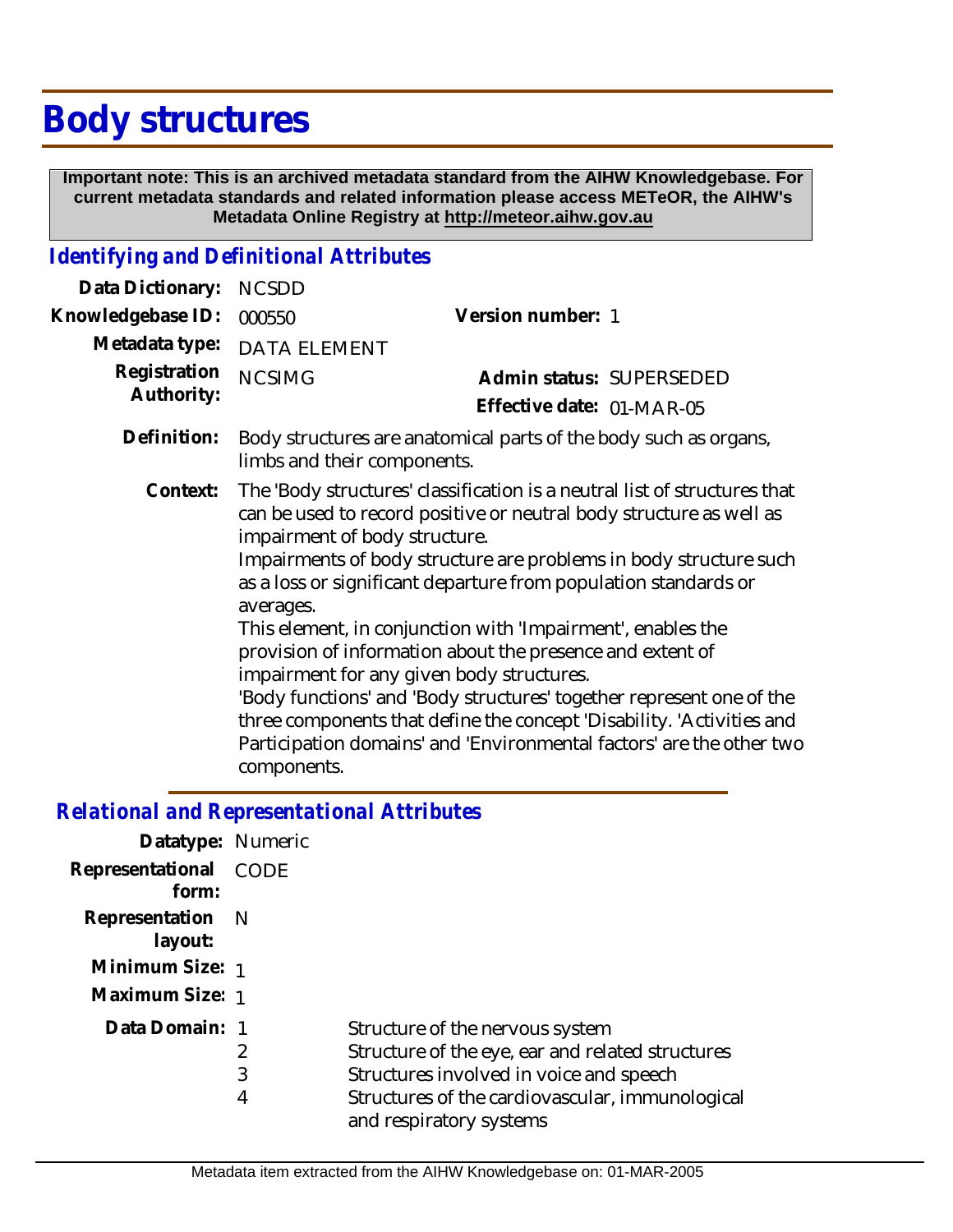- 5 Structures related to the digestive, metabolism and endocrine systems
- 6 Structures related to genitourinary and reproductive systems
- 7 Structures related to movement
- 8 Structure of the skin and related structures
- Guide For Use: Multiple codes may be recorded. Where multiple body structures or impairments of body structures are recorded, the following prioritising system should be useful.

- The first recorded body structure or impairment of body function is the one having the greatest impact on the individual. - Second and subsequent body structure or impairment of body function is also of relevance to the individual.

- Collection Methods: In order to indicate the presence and extent of an impairment in relation to a given body structure, 'Impairment' should also be recorded.
- Related metadata: relates to the data element concept Disability version 2 relates to the data element concept Functioning version 1 relates to the data element concept Activity - functioning, disability and health version 1 relates to the data element concept Participation - functioning, disability and health version 1 relates to the data element concept Assistance with activities and participation version 1

## *Administrative Attributes*

Source Document: World Health Organization (WHO) 2001. ICF: International Classification of Functioning, Disability and Health. Geneva: WHO.

Australian Institute of Health and Welfare (AIHW) 2003. ICF Australian User Guide V1.0. Canberra: AIHW.

**Source Organisation:** World Health Organization

Comments: 'Body functions' and 'Body structures' represent one of three main components in the ICF that define disability. The ICF was endorsed by the World Health Assembly in 2001 and is a core member of the WHO family of health related classifications. Further information on the ICF can be found in the ICF itself and the ICF Australian User Guide (AIHW 2003) and the following websites: - Australian Collaborating Centre ICF website http://www.aihw.gov.au/disability/icf/index.html - WHO ICF website:

http://www3.who.int/icf/icftemplate.cfm